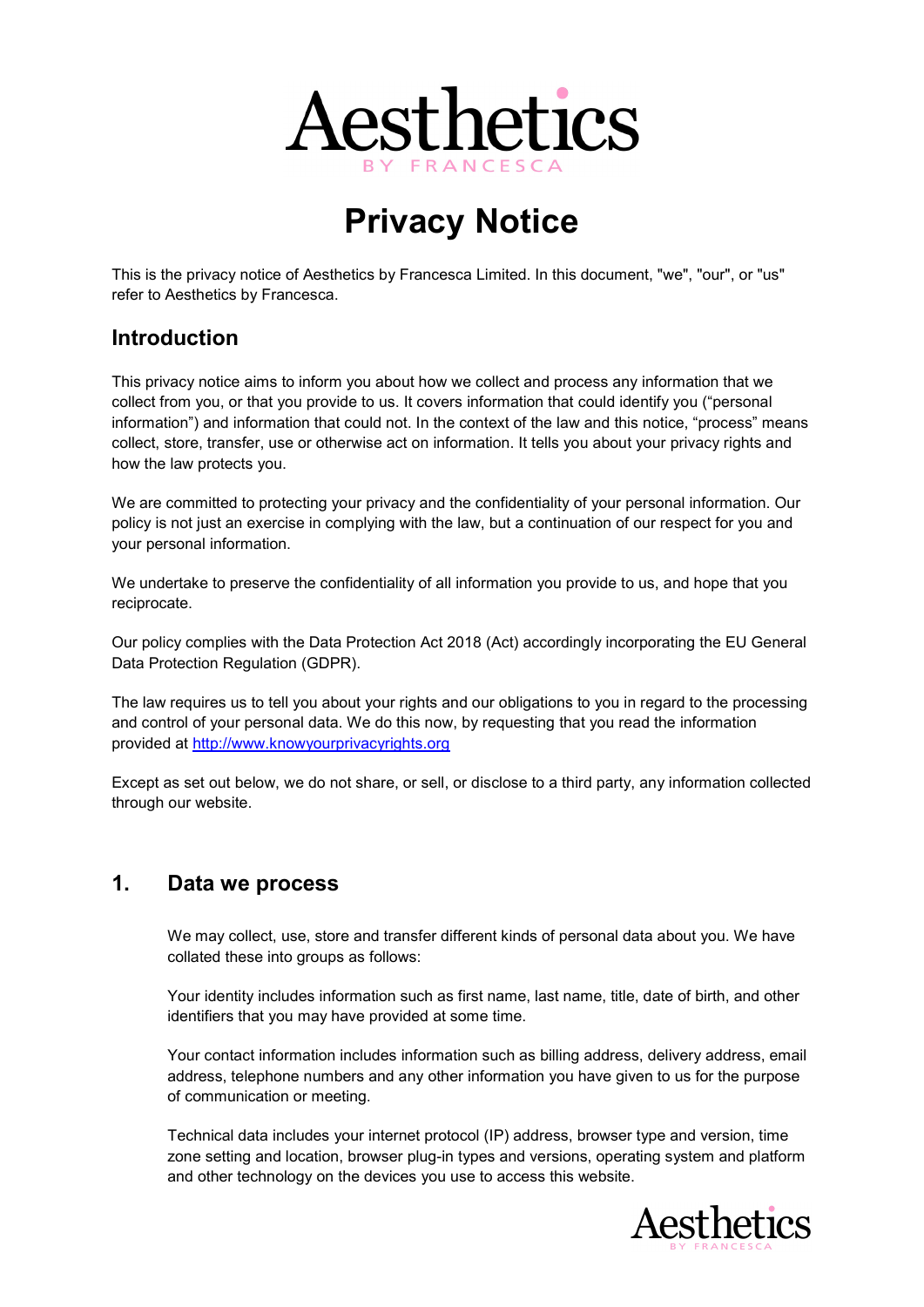We may aggregate anonymous data such as statistical or demographic data for any purpose. Anonymous data is data that does not identify you as an individual. Aggregated data may be derived from your personal data but is not considered personal information in law because it does not reveal your identity.

For example, we may aggregate profile data to assess interest in a product or service.

However, if we combine or connect aggregated data with your personal information so that it can identify you in any way, we treat the combined data as personal information and it will be used in accordance with this privacy notice.

#### 2. Special personal information

Special personal information is data about your race or ethnicity, religious or philosophical beliefs, sex life, sexual orientation, political opinions, trade union membership, information about your health and genetic and biometric data.

We do not collect any special personal information about you.

#### 3. If you do not provide personal information we need

Where we need to collect personal data by law, or under the terms of a contract we have with you, and you fail to provide that data when requested, we may not be able to perform that contract. In that case, we may have to stop providing a service to you. If so, we will notify you of this at the time.

#### The bases on which we process information about you

The law requires us to determine under which of six defined bases we process different categories of your personal information, and to notify you of the basis for each category.

If a basis on which we process your personal information is no longer relevant then we shall immediately stop processing your data.

If the basis changes then if required by law we shall notify you of the change and of any new basis under which we have determined that we can continue to process your information.

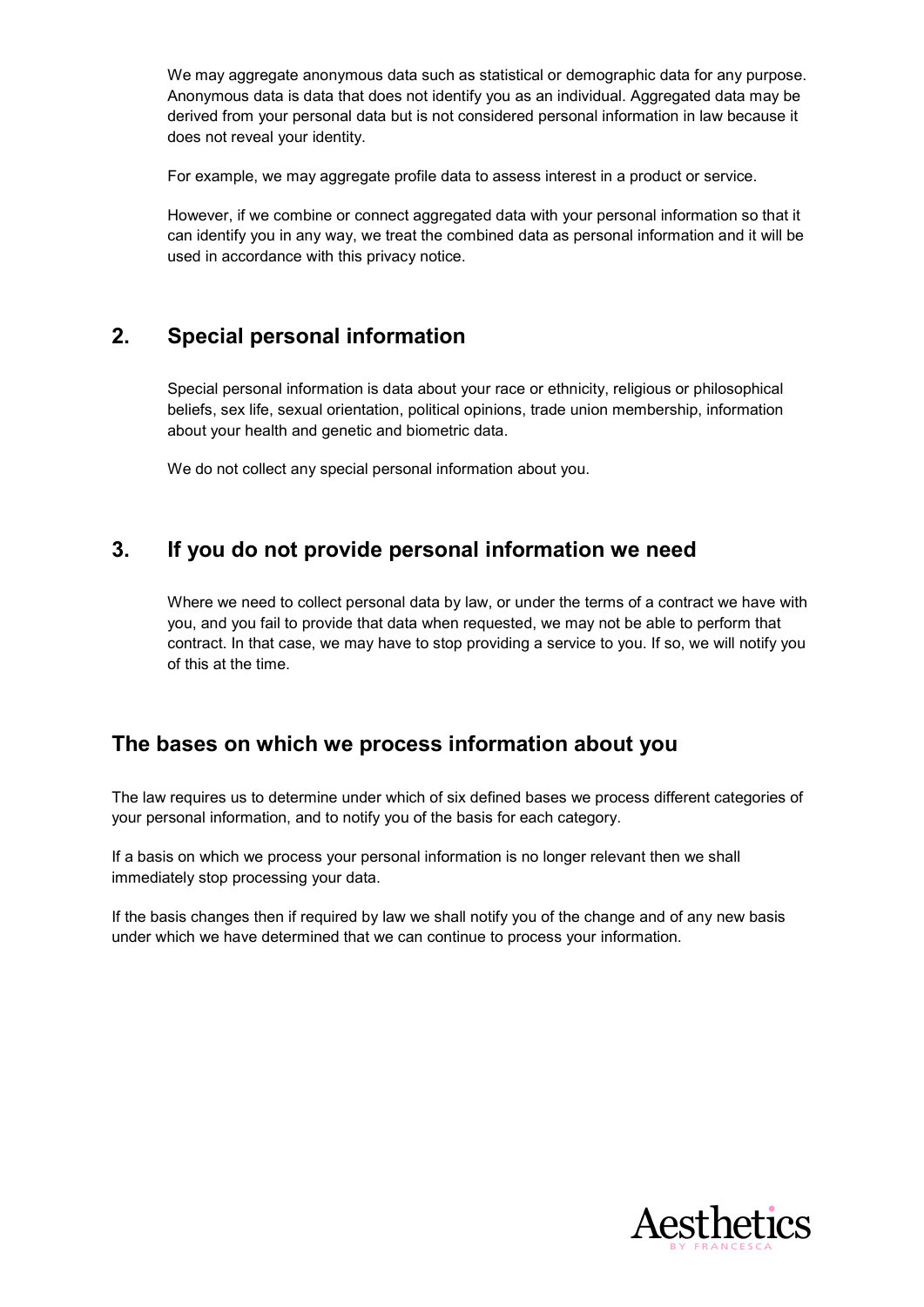# 4. Information we process because we have a contractual obligation with you

When you create an account on our website, buy a product or service from us, or otherwise agree to our terms and conditions, a contract is formed between you and us.

In order to carry out our obligations under that contract we must process the information you give us. Some of this information may be personal information.

We may use it in order to:

- verify your identity for security purposes
- sell products to you
- provide you with our services
- provide you with suggestions and advice on products, services and how to obtain the most from using our website

We process this information on the basis there is a contract between us, or that you have requested we use the information before we enter into a legal contract.

We shall continue to process this information until the contract between us ends or is terminated by either party under the terms of the contract.

#### 5. Information we process with your consent

Through certain actions when otherwise there is no contractual relationship between us, such as when you browse our website or ask us to provide you more information about our business, including our products and services, you provide your consent to us to process information that may be personal information.

Wherever possible, we aim to obtain your explicit consent to process this information, for example, by asking you to agree to our use of cookies.

If you have given us explicit permission to do so, we may from time to time pass your name and contact information to selected associates whom we consider may provide services or products you would find useful.

We continue to process your information on this basis until you withdraw your consent or it can be reasonably assumed that your consent no longer exists.

You may withdraw your consent at any time by instructing us via our contact page. However, if you do so, you may not be able to use our website or our services further.

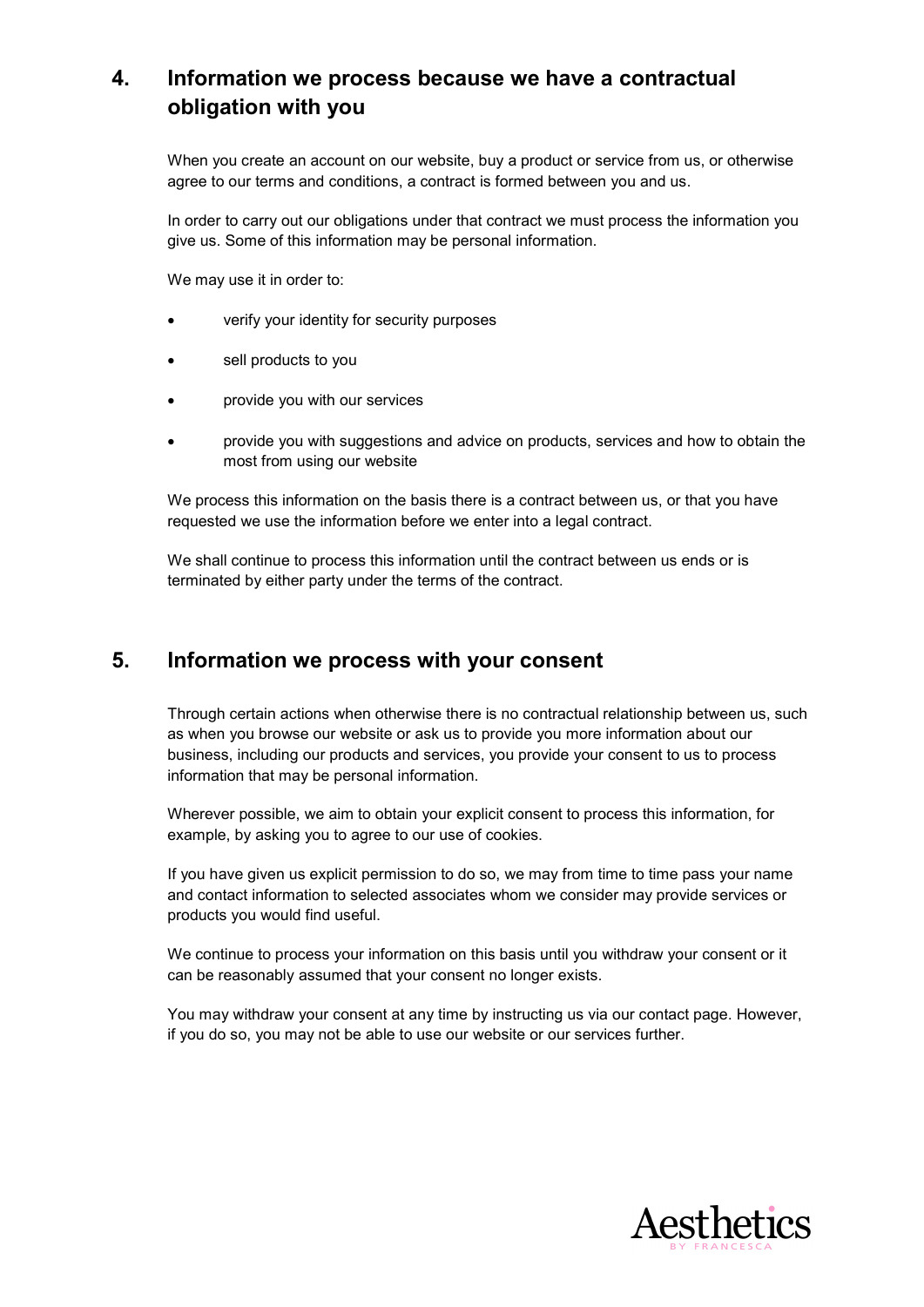# 6. Information we process for the purposes of legitimate interests

We may process information on the basis there is a legitimate interest, either to you or to us, of doing so.

Where we process your information on this basis, we do after having given careful consideration to:

- whether the same objective could be achieved through other means
- whether processing (or not processing) might cause you harm
- whether you would expect us to process your data, and whether you would, in the round, consider it reasonable to do so

For example, we may process your data on this basis for the purposes of:

- record-keeping for the proper and necessary administration of our business
- responding to unsolicited communication from you to which we believe you would expect a response
- protecting and asserting the legal rights of any party
- insuring against or obtaining professional advice that is required to manage business risk
- protecting your interests where we believe we have a duty to do so

## 7. Information we process because we have a legal obligation

Sometimes, we must process your information in order to comply with a statutory obligation.

For example, we may be required to give information to legal authorities if they so request or if they have the proper authorisation such as a search warrant or court order.

This may include your personal information.

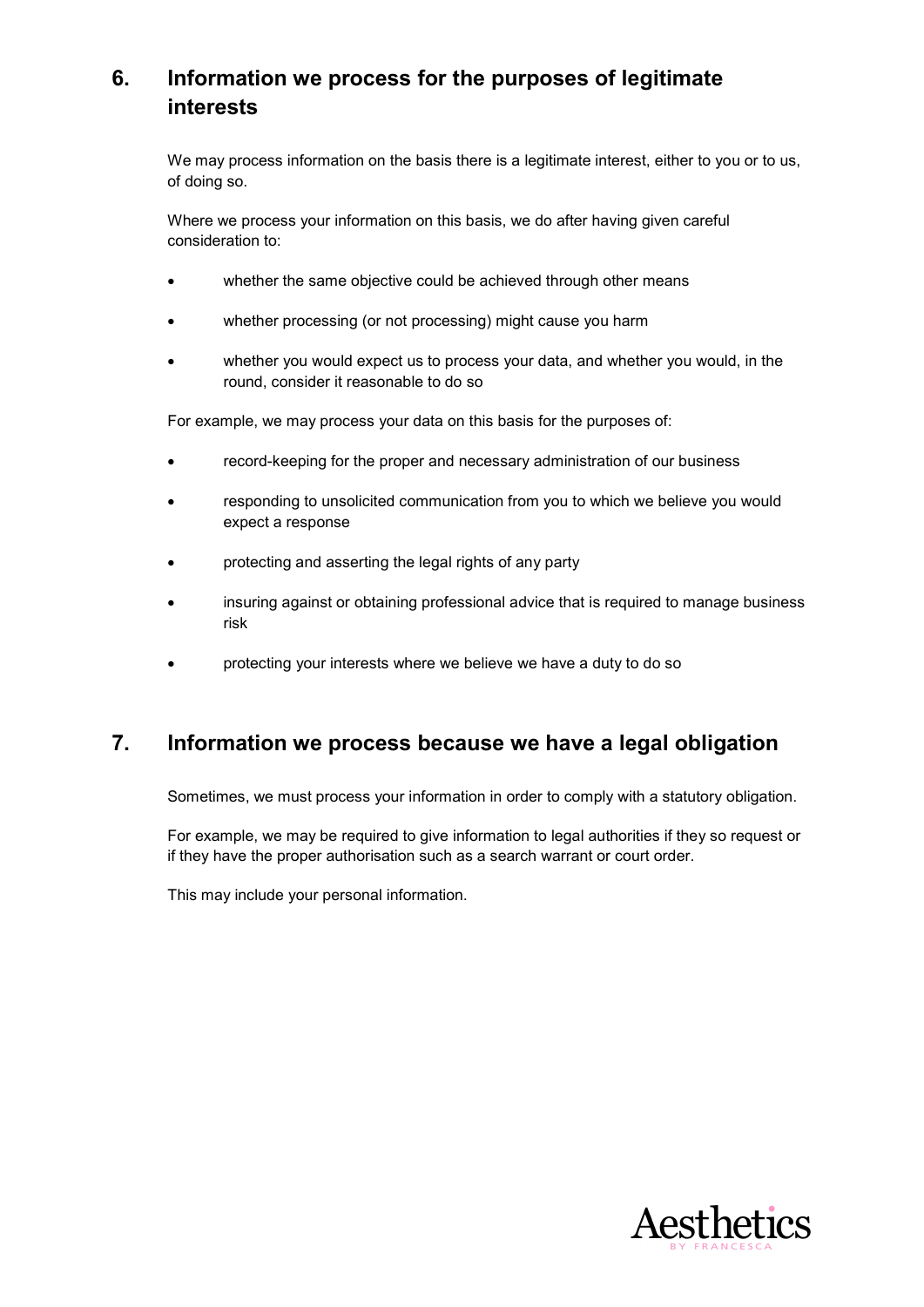## Specific uses of information you provide to us

# 8. Information provided on the understanding that it will be shared with a third party

Our website allows you to post information with a view to that information being read, copied, downloaded, or used by other people.

Examples include:

- posting a message our forum
- tagging an image
- clicking on an icon next to another visitor's message to convey your agreement, disagreement or thanks

In posting personal information, it is up to you to satisfy yourself about the privacy level of every person who might use it.

We do not specifically use this information except to allow it to be displayed or shared.

We do store it, and we reserve a right to use it in the future in any way we decide.

Once your information enters the public domain, we have no control over what any individual third party may do with it. We accept no responsibility for their actions at any time.

Provided your request is reasonable and there is no legal basis for us to retain it, then at our discretion we may agree to your request to delete personal information that you have posted. You can make a request by contacting us at info@aestheticsbyfrancesca.co.uk

## 9. Complaints regarding content on our website

We attempt to moderate user generated content, but we are not always able to do so as soon as that content is published.

If you complain about any of the content on our website, we shall investigate your complaint.

If we feel it is justified or if we believe the law requires us to do so, we shall remove the content while we investigate.

Free speech is a fundamental right, so we have to make a judgment as to whose right will be obstructed: yours, or that of the person who posted the content that offends you.

If we think your complaint is vexatious or without any basis, we shall not correspond with you about it.

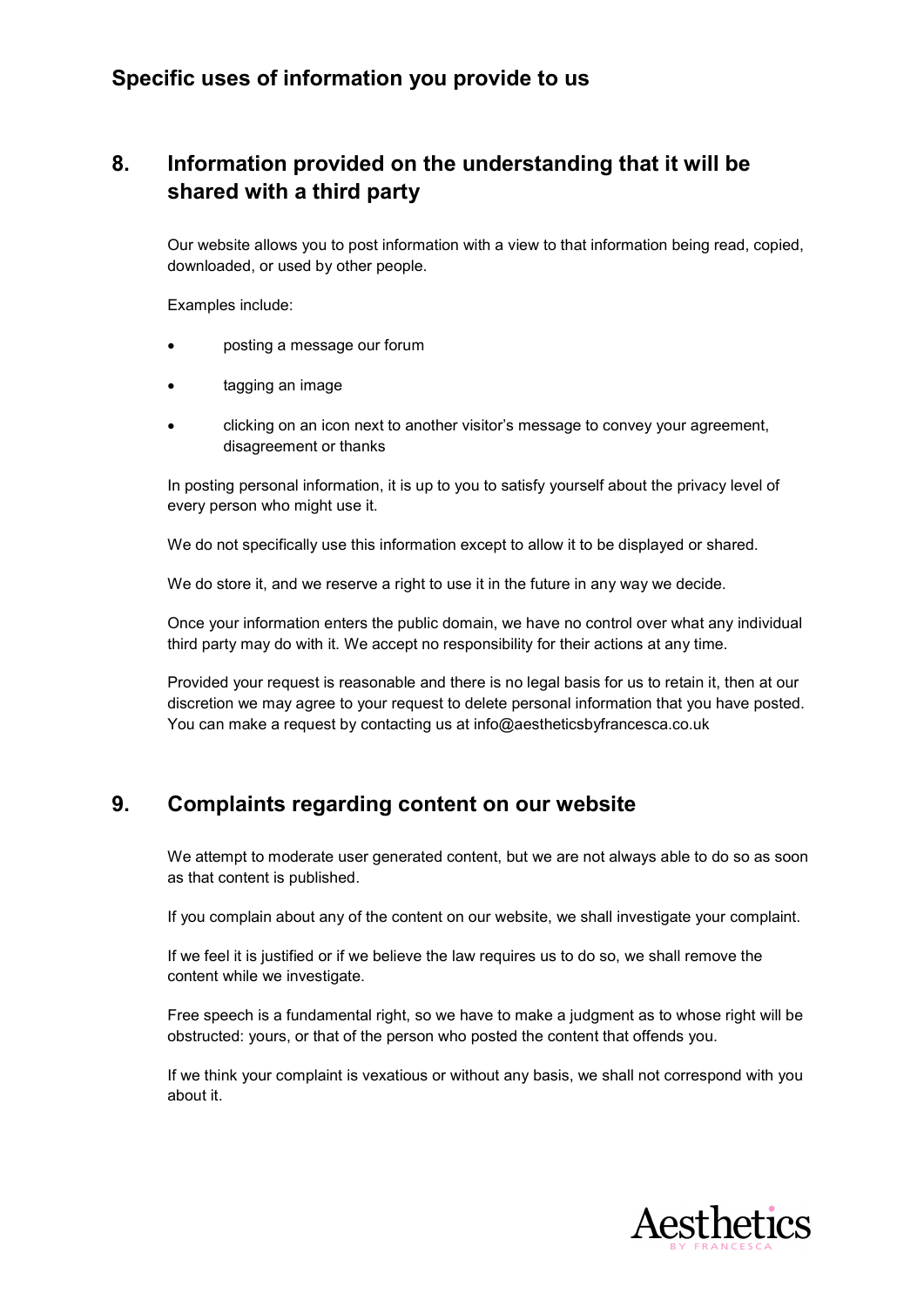# 10. Communicating with us

When you contact us, whether by telephone, through our website or by e-mail, we collect the data you have given to us in order to reply with the information you need.

We record your request and our reply in order to increase the efficiency of our business.

We keep personally identifiable information associated with your message, such as your name and email address so as to be able to track our communications with you to provide a high quality service.

## 11. Complaining

When we receive a complaint, we record all the information you have given to us.

We use that information to resolve your complaint.

We may also compile statistics showing information obtained from this source to assess the level of service we provide, but not in a way that could identify you or any other person.

# Use of information we collect through automated systems when you visit our website

#### 12. Cookies

Cookies are small text files that are placed on your computer's hard drive by your web browser when you visit any website. They allow information gathered on one web page to be stored until it is needed for use on another, allowing a website to provide you with a personalised experience and the website owner with statistics about how you use the website so that it can be improved.

Some cookies may last for a defined period of time, such as one day or until you close your browser. Others last indefinitely.

Your web browser should allow you to delete any you choose. It also should allow you to prevent or limit their use.

Our website uses cookies. They are placed by software that operates on our servers, and by software operated by third parties whose services we use.

When you first visit our website, we ask you whether you wish us to use cookies. If you choose not to accept them, we shall not use them for your visit except to record that you have not consented to their use for any other purpose.

If you choose not to use cookies or you prevent their use through your browser settings, you will not be able to use all the functionality of our website.

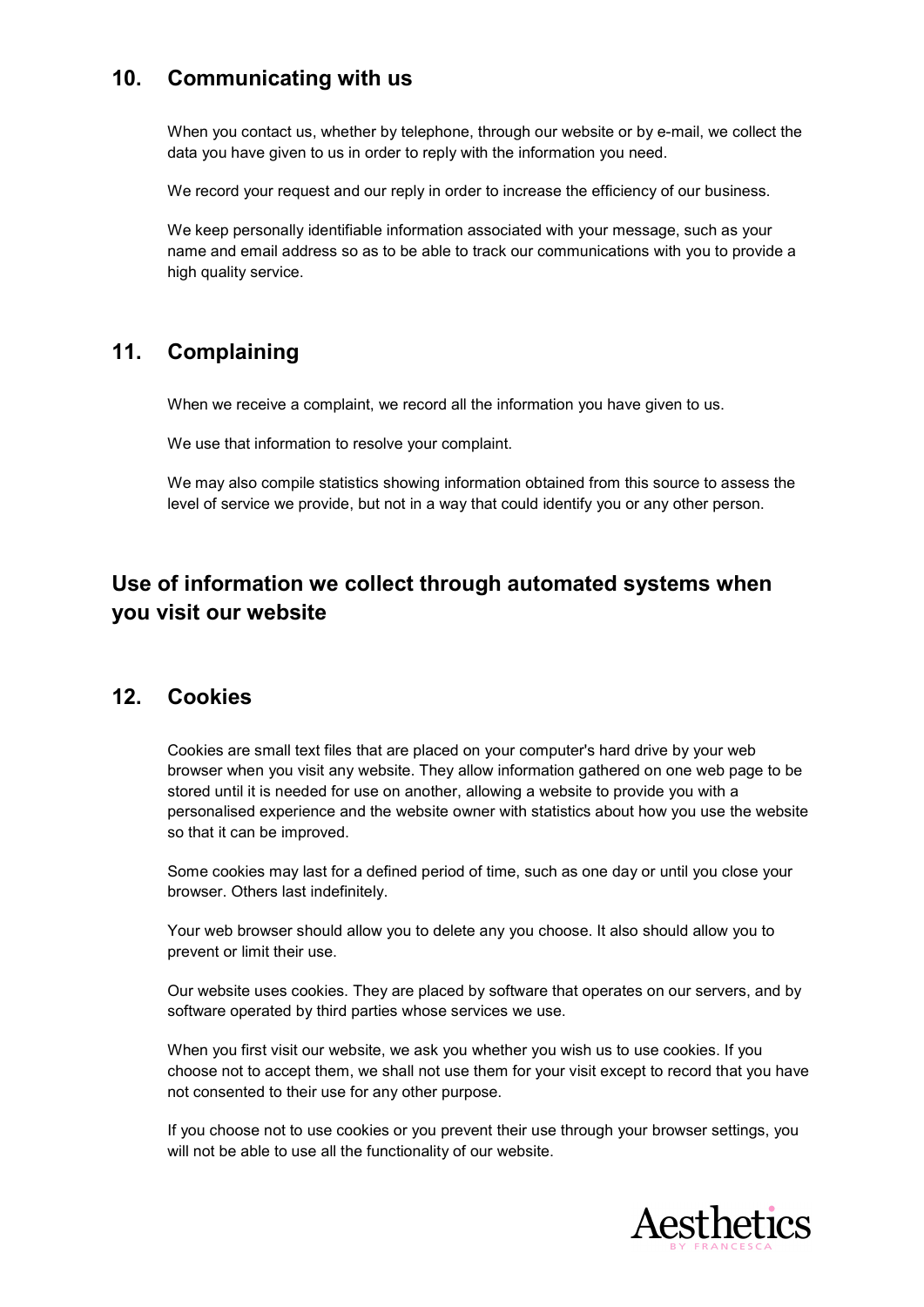We use cookies in the following ways:

- to track how you use our website
- to record whether you have seen specific messages we display on our website
- to keep you signed in our site
- to record your answers to surveys and questionnaires on our site while you complete them
- to record the conversation thread during a live chat with our support team

#### 13. Personal identifiers from your browsing activity

Requests by your web browser to our servers for web pages and other content on our website are recorded.

We record information such as your geographical location, your Internet service provider and your IP address. We also record information about the software you are using to browse our website, such as the type of computer or device and the screen resolution.

We use this information in aggregate to assess the popularity of the webpages on our website and how we perform in providing content to you.

If combined with other information we know about you from previous visits, the data possibly could be used to identify you personally, even if you are not signed in to our website.

#### 14. Our use of re-marketing

Re-marketing involves placing a cookie on your computer when you browse our website in order to be able to serve to you an advert for our products or services when you visit some other website.

We may use a third party to provide us with re-marketing services from time to time. If so, then if you have consented to our use of cookies, you may see advertisements for our products and services on other websites.

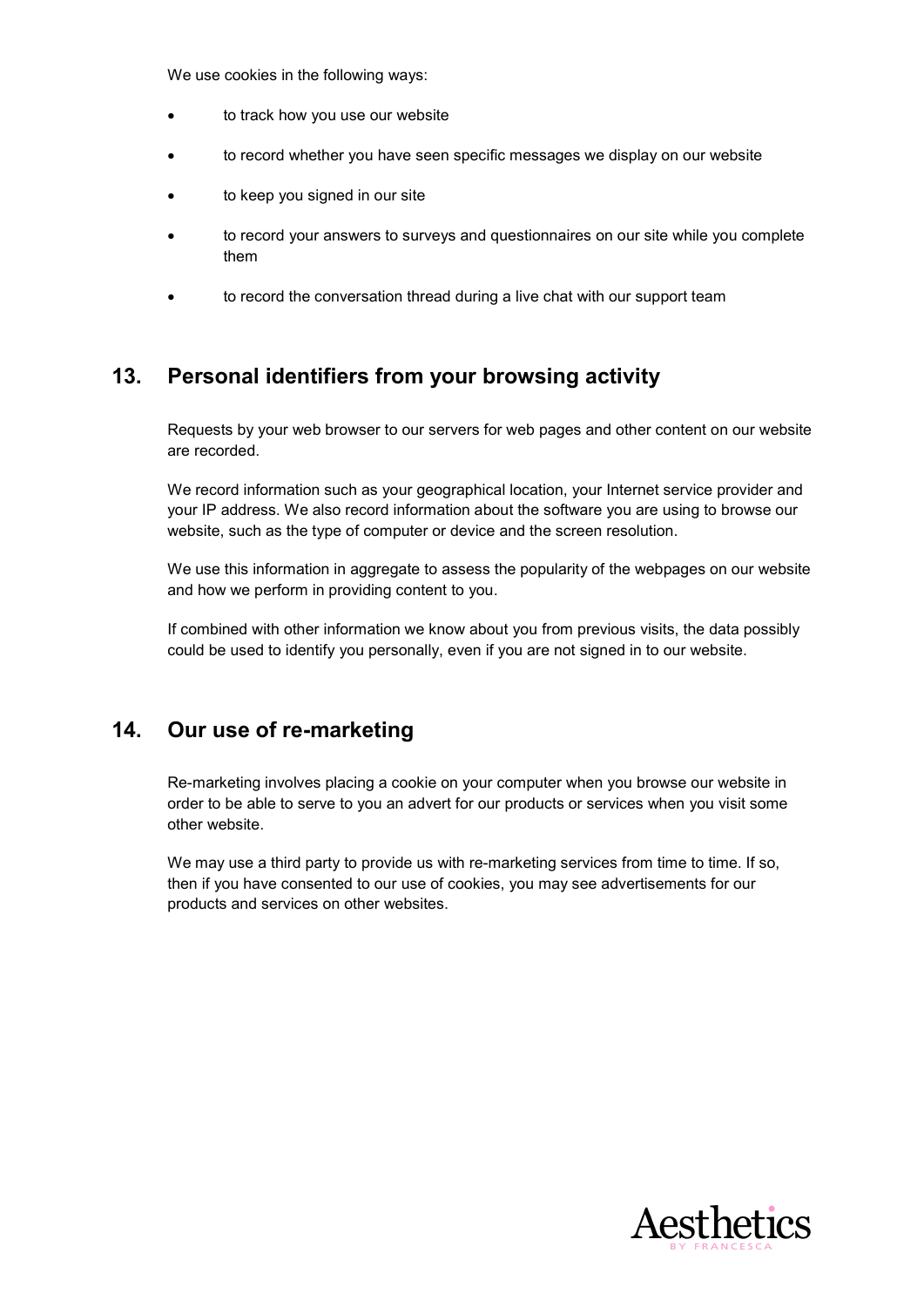## Disclosure and sharing of your information

## 15. Data may be processed outside the European Union

Our website is hosted in the United States of America.

We may also use outsourced services in countries outside the European Union from time to time in other aspects of our business.

Accordingly data obtained within the UK or any other country could be processed outside the European Union.

For example, some of the software our website uses may have been developed in the United States of America or in Australia.

We use the following safeguard with respect to data transferred outside the European Union:

 we comply with a code of conduct approved by a supervisory authority in the European Union, specifically that in the country of the UK.

#### Control over your own information

## 16. Your duty to inform us of changes

It is important that the personal data we hold about you is accurate and current. Please keep us informed if your personal data changes.

# 17. Access to your personal information

At any time you may review or update personally identifiable information that we hold about you, by signing in to your account on our website.

To obtain a copy of any information that is not provided on our website you should contact us to make that request.

After receiving the request, we will tell you when we expect to provide you with the information, and whether we require any fee for providing it to you.

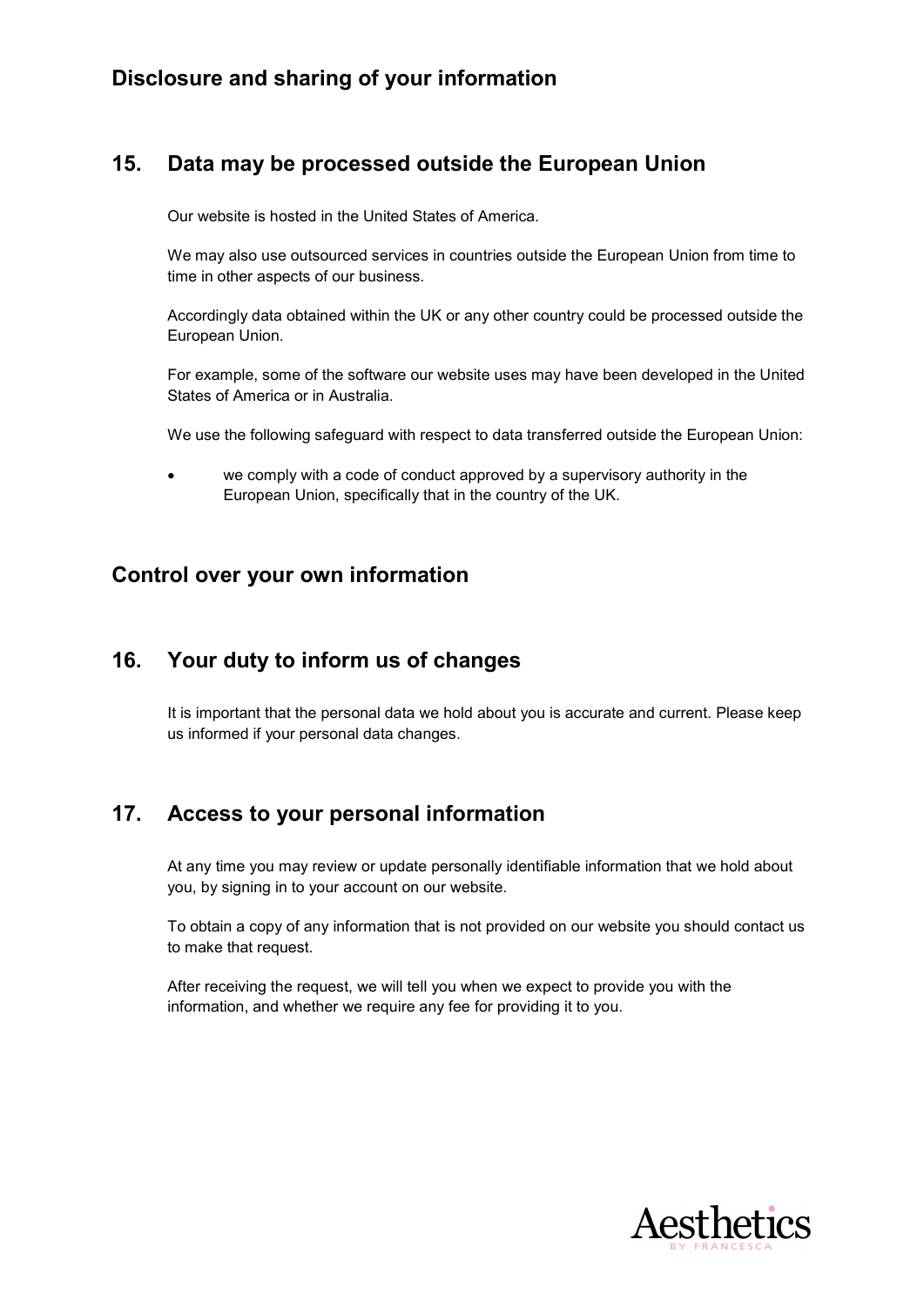## 18. Removal of your information

If you wish us to remove personally identifiable information from our website, you should contact us to make your request.

This may limit the service we can provide to you.

# 19. Verification of your information

When we receive any request to access, edit or delete personal identifiable information we shall first take reasonable steps to verify your identity before granting you access or otherwise taking any action. This is important to safeguard your information.

#### Other matters

#### 20. Use of site by children

We do not sell products or provide services for purchase by children, nor do we market to children. If you are under 18, you may use our website only with consent from a parent or guardian

## 21. Encryption of data sent between us

We use Secure Sockets Layer (SSL) certificates to verify our identity to your browser and to encrypt any data you give us.

Whenever information is transferred between us, you can check that it is done so using SSL by looking for a closed padlock symbol or other trust mark in your browser's URL bar or toolbar.

## 22. How you can complain

If you are not happy with our privacy policy or if you have any complaint then you should tell us.

If a dispute is not settled then we hope you will agree to attempt to resolve it by engaging in good faith with us in a process of mediation or arbitration.

If you are in any way dissatisfied about how we process your personal information, you have a right to lodge a complaint with the Information Commissioner's Office (ICO). This can be done at https://ico.org.uk/make-a-complaint/. We would, however, appreciate the opportunity to talk to you about your concern before you approach the ICO.